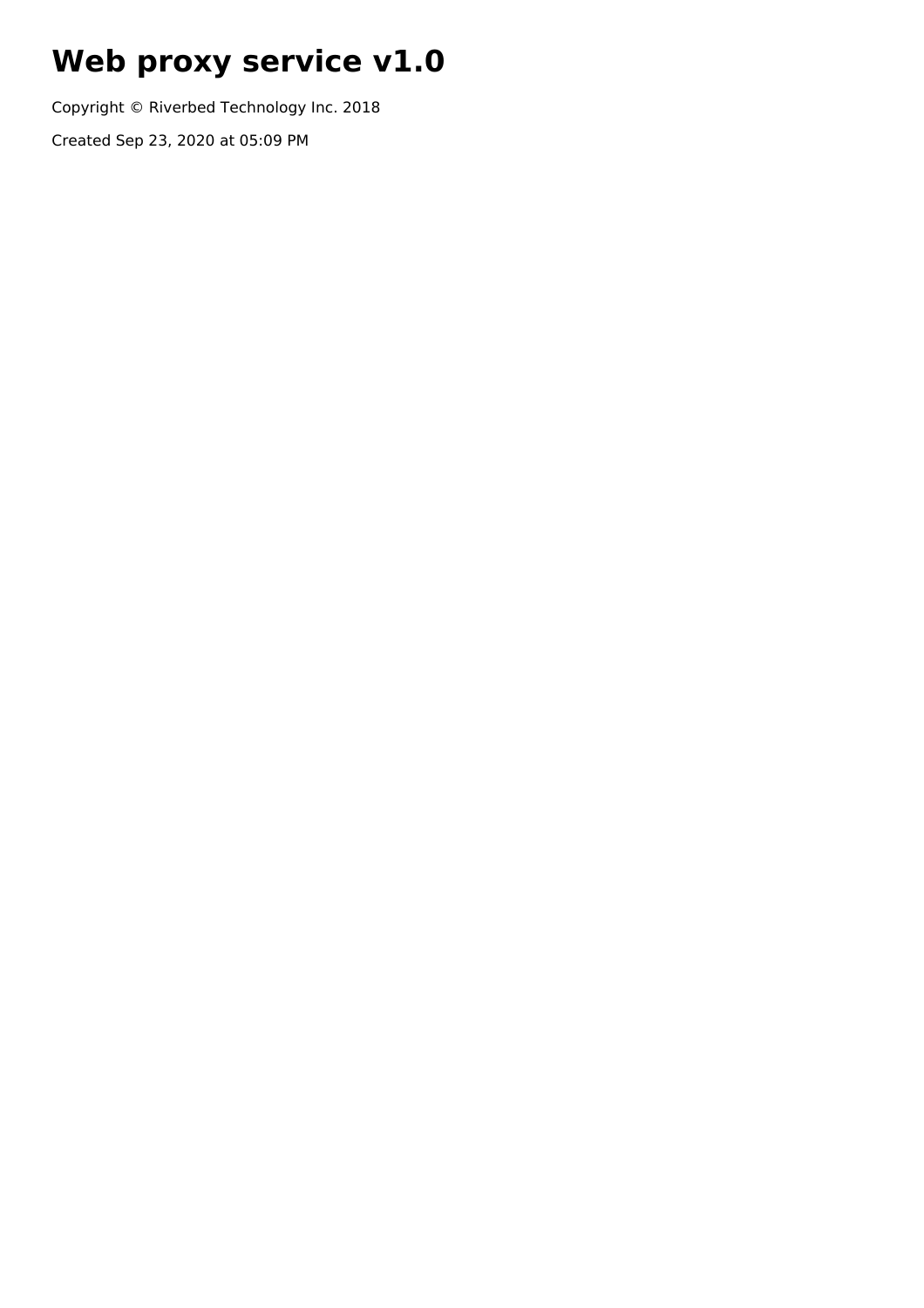# **Resource: global\_config**

Global Web proxy configuration

|                                                            | http://{device}/api/cmc.web-proxy/1.0/global_config                                                                 |  |  |  |
|------------------------------------------------------------|---------------------------------------------------------------------------------------------------------------------|--|--|--|
| <b>JSON</b>                                                |                                                                                                                     |  |  |  |
| "enabled": boolean,<br>"audit log": {<br>"format": string, | "https enabled": boolean,<br>"audit log enabled": boolean,<br>"remote address": hostname,<br>"remote port": integer |  |  |  |

| <b>Property Name</b>                          | <b>Type</b>           | <b>Description</b>                                    | <b>Notes</b>                                                                                                                        |
|-----------------------------------------------|-----------------------|-------------------------------------------------------|-------------------------------------------------------------------------------------------------------------------------------------|
| global config                                 | <object></object>     | Global Web proxy configuration                        | Required properties: [enabled,<br>https enabled, audit log];                                                                        |
| global config.enabled                         | <boolean></boolean>   | Enable Web proxy.                                     |                                                                                                                                     |
| global config.https enabled                   | <boolean></boolean>   | Enable HTTPS optimization for Web proxy.              |                                                                                                                                     |
| global config.audit log                       | <object></object>     | Audit log (syslog) settings                           | Required properties: [audit log enabled];                                                                                           |
| global config.audit log.<br>audit log enabled | $<$ boolean $>$       | Enable/disable remote logging for the HTTP/S traffic. | Default is False:                                                                                                                   |
| global config.audit log.format                | $<$ string $>$        | The log format for HTTP/S traffic                     | Optional; Values: CLF;                                                                                                              |
| global config.audit log.remote address        | <hostname></hostname> | Hostname                                              | Pattern: '^((([a-zA-Z0-9]][a-zA-Z0-9][a-zA-<br>Z0-9\-]*[a-zA-Z0-9])\.)*([A-Za-z0-9] [A-Za-<br>z0-9][A-Za-z0-9\-1*[A-Za-z0-9]))?\$'; |
| global config.audit log.remote port           | $<$ integer $>$       | Remote port                                           | Optional; Range: 0 to 65535; Default is<br>514;                                                                                     |

# **Links**

# **global\_config: get**

| GET http://{device}/api/cmc.web-proxy/1.0/global_config |  |
|---------------------------------------------------------|--|
|                                                         |  |

### Response Body

Returns a *[global\\_config](http://support.riverbed.com/apis/cmc.web-proxy/1.0#/resources/global_config)* data object.

# **global\_config: set**

| PUT http://{device}/api/cmc.web-proxy/1.0/global_config |  |
|---------------------------------------------------------|--|
|                                                         |  |

#### Request Body

Provide a **[global\\_config](http://support.riverbed.com/apis/cmc.web-proxy/1.0#/resources/global_config)** data object.

#### Response Body

Returns a *[global\\_config](http://support.riverbed.com/apis/cmc.web-proxy/1.0#/resources/global_config)* data object.

# **Resource: ssl\_domain**

#### Domain in ssl\_domains

```
http://{device}/api/cmc.web-proxy/1.0/ssl_domains/items/{id}
```

```
JSON
```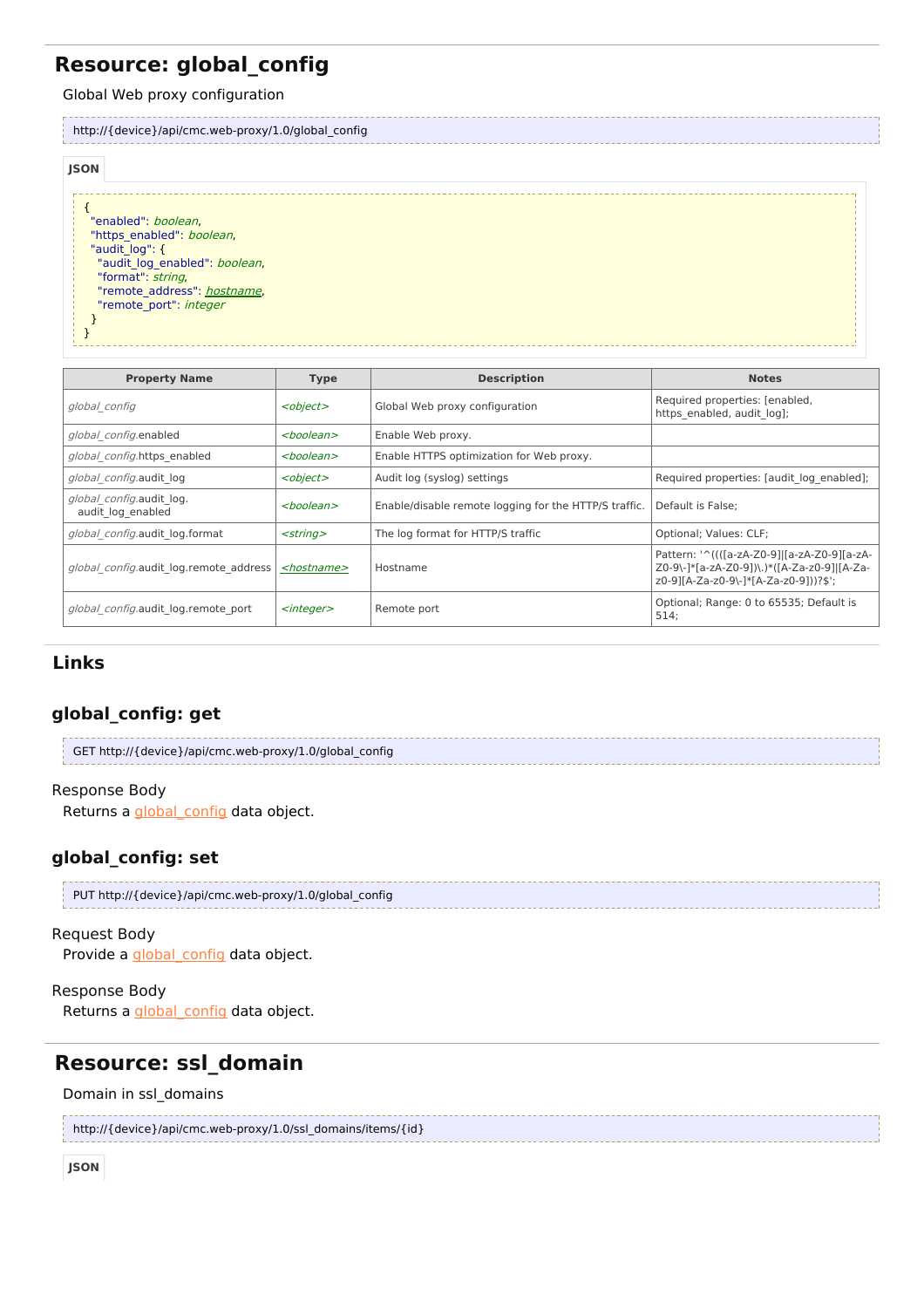```
{
  "id": integer,
  "name": domain_name,
  "state": domain_state
 }
   Property Name Type Description Notes
ssl domain and \left| < object> \right| Domain in ssl domains \left| Required properties: [name, state];
id entertainty and the set of the Generic numeric identifier the set of the Read-only; Minimum 1;
```

| <i>ssl domain.</i> name | <i><domain name=""></domain></i> Domain name |                                  | Pattern: '^(\*\.)?[0-9A-Za-z](([0-9A-Za-z] -)<br>  {0,61}[0-9A-Za-z])?(\.[0-9A-Za-z](([0-9A-Za-<br> z] -){0,61}[0-9A-Za-z])?)*\.?\$'; |
|-------------------------|----------------------------------------------|----------------------------------|---------------------------------------------------------------------------------------------------------------------------------------|
| ssl domain.state        | <i><domain state=""></domain></i>            | Optimization state of the domain | Values: white, black, grey;                                                                                                           |

# **Links**

### **ssl\_domain: get**

GET http://{device}/api/cmc.web-proxy/1.0/ssl\_domains/items/{id}

#### Response Body

Returns a [ssl\\_domain](http://support.riverbed.com/apis/cmc.web-proxy/1.0#/resources/ssl_domain) data object.

#### **ssl\_domain: set**

| PUT http://{device}/api/cmc.web-proxy/1.0/ssl domains/items/{id} |  |
|------------------------------------------------------------------|--|
|                                                                  |  |

#### Request Body

Provide a [ssl\\_domain](http://support.riverbed.com/apis/cmc.web-proxy/1.0#/resources/ssl_domain) data object.

#### Response Body

Returns a [ssl\\_domain](http://support.riverbed.com/apis/cmc.web-proxy/1.0#/resources/ssl_domain) data object.

#### **ssl\_domain: delete**

```
DELETE http://{device}/api/cmc.web-proxy/1.0/ssl_domains/items/{id}
```
#### Response Body

On success, the server does not provide any body in the responses.

### **Relations**

#### **ssl\_domain: instances**

Related resource [ssl\\_domains](http://support.riverbed.com/apis/cmc.web-proxy/1.0#/resources/ssl_domains)

# **Resource: ssl\_domains**

List of domains associated with SSL optimization

```
http://{device}/api/cmc.web-proxy/1.0/ssl_domains{?state,name}
```
**JSON**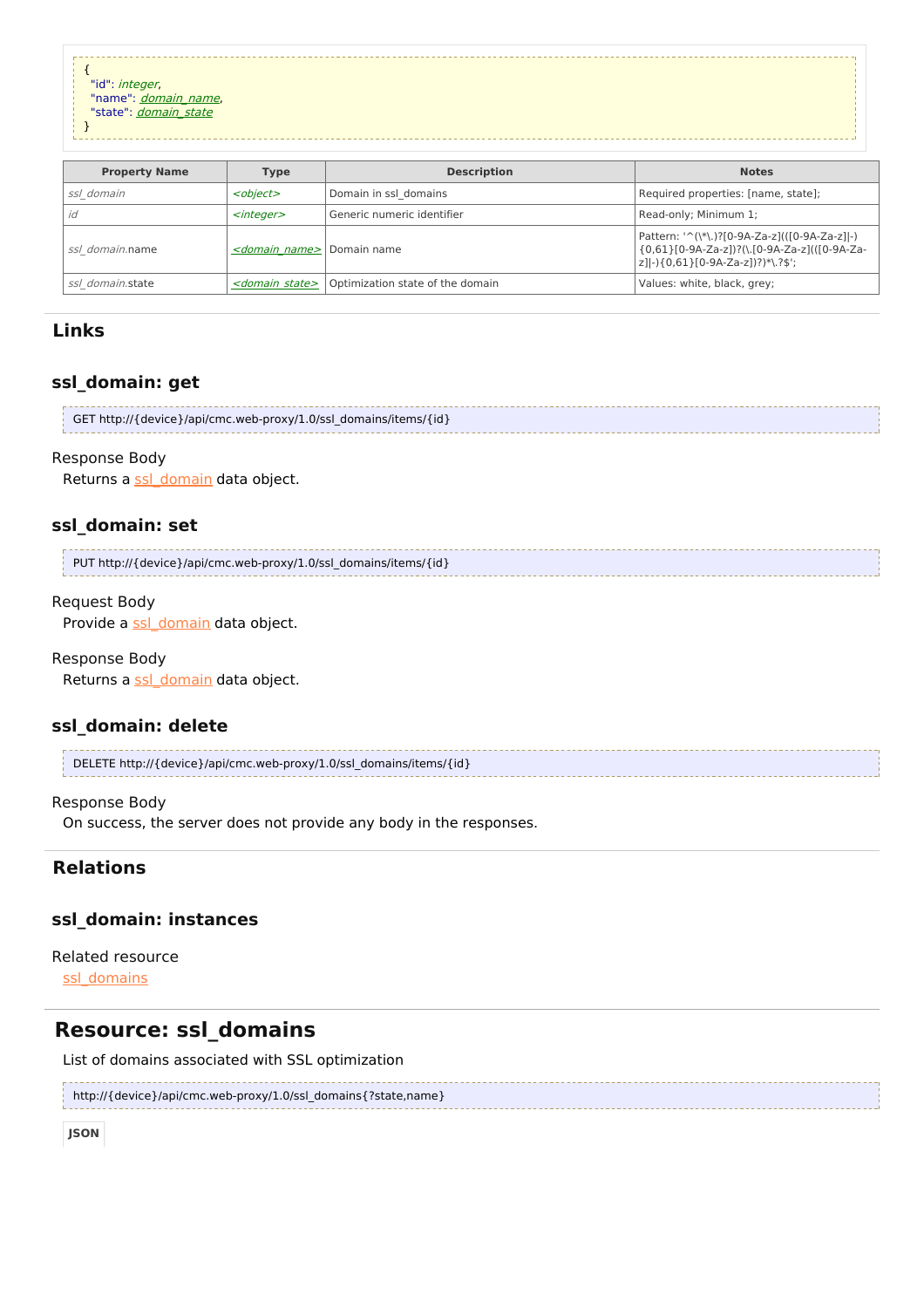$\lceil$ { "id": integer, "name": *[domain\\_name](http://support.riverbed.com/apis/cmc.web-proxy/1.0#/types/domain_name)*, "state": *[domain\\_state](http://support.riverbed.com/apis/cmc.web-proxy/1.0#/types/domain_state)* } ]

| <b>Property Name</b> | <b>Type</b>                                                       | <b>Description</b>                               | <b>Notes</b>                                                                                                                       |
|----------------------|-------------------------------------------------------------------|--------------------------------------------------|------------------------------------------------------------------------------------------------------------------------------------|
| ssl domains          | <i><u><b><array b="" of<=""></array></b></u></i><br>$<$ items $>$ | List of domains associated with SSL optimization |                                                                                                                                    |
| items                | <object></object>                                                 | Domain in ssl domains                            | Required properties: [name, state];                                                                                                |
| id                   | $<$ integer $>$                                                   | Generic numeric identifier                       | Read-only; Minimum 1;                                                                                                              |
| <i>items</i> .name   | <domain name=""></domain>                                         | Domain name                                      | Pattern: '^(\*\.)?[0-9A-Za-z](([0-9A-Za-z]]-)<br>{0,61}[0-9A-Za-z])?(\.[0-9A-Za-z](([0-9A-Za-<br>z] -){0,61}[0-9A-Za-z])?)*\.?\$'; |
| <i>items.state</i>   | <domain state=""></domain>                                        | Optimization state of the domain                 | Values: white, black, grey;                                                                                                        |

### **Links**

### **ssl\_domains: get**

| GET http://{device}/api/cmc.web-proxy/1.0/ssl domains{?state,name} |  |
|--------------------------------------------------------------------|--|
|                                                                    |  |

#### Response Body

Returns a [ssl\\_domains](http://support.riverbed.com/apis/cmc.web-proxy/1.0#/resources/ssl_domains) data object.

#### **ssl\_domains: create**

| POST http://{device}/api/cmc.web-proxy/1.0/ssl domains{?state,name} |  |
|---------------------------------------------------------------------|--|
|                                                                     |  |

#### Request Body

Provide a [ssl\\_domain](http://support.riverbed.com/apis/cmc.web-proxy/1.0#/resources/ssl_domain) data object.

#### Response Body

Returns a [ssl\\_domain](http://support.riverbed.com/apis/cmc.web-proxy/1.0#/resources/ssl_domain) data object.

#### **ssl\_domains: set**

```
PUT http://{device}/api/cmc.web-proxy/1.0/ssl_domains{?state,name}
```
#### Request Body

Provide a [ssl\\_domains](http://support.riverbed.com/apis/cmc.web-proxy/1.0#/resources/ssl_domains) data object.

#### Response Body

Returns a [ssl\\_domains](http://support.riverbed.com/apis/cmc.web-proxy/1.0#/resources/ssl_domains) data object.

# **Resource: site\_configs**

#### List of site\_configs

```
\Gamma{
     "id": integer,
     "site_id": integer,
     "site type id": integer,
     "enabled": boolean,
     "https_enabled": boolean
    }
  ]
http://{device}/api/cmc.web-proxy/1.0/site_configs{?site_type_id,site_id}
JSON
```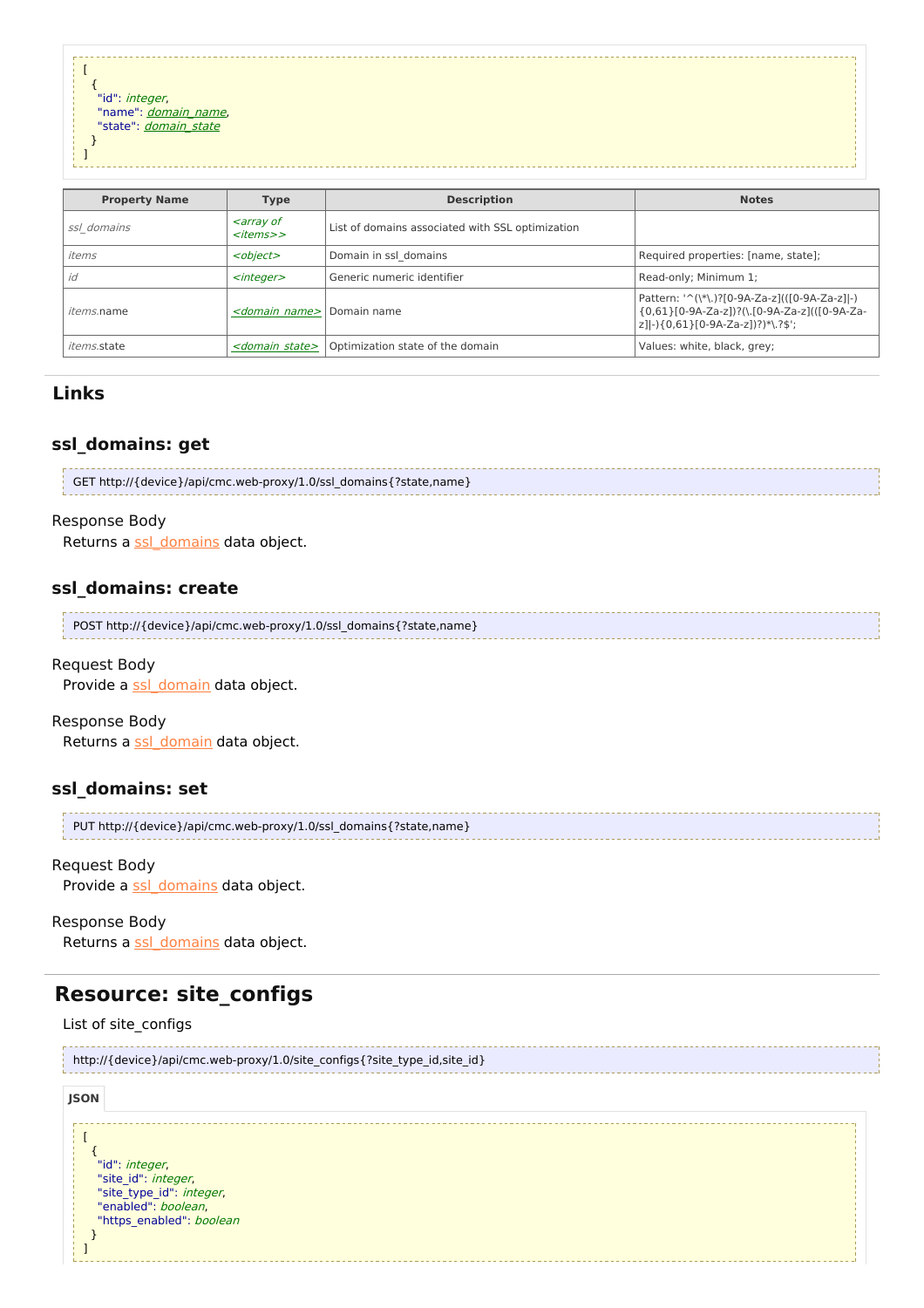| <b>Property Name</b>          | <b>Type</b>                                                      | <b>Description</b>                    | <b>Notes</b>                                      |
|-------------------------------|------------------------------------------------------------------|---------------------------------------|---------------------------------------------------|
| site configs                  | <i><b><array b="" of<=""></array></b></i><br><items>&gt;</items> | List of site configs                  |                                                   |
| items                         | <object></object>                                                | Site specific Web proxy configuration | Required properties: [enabled,<br>https enabled]; |
| id                            | $<$ integer $>$                                                  | Generic numeric identifier            | Read-only; Minimum 1;                             |
| items.site id                 | $<$ integer $>$                                                  | Site ID                               | Optional;                                         |
| items.site type id            | $<$ integer $>$                                                  | Site type ID                          | Optional;                                         |
| <i>items</i> .enabled         | <boolean></boolean>                                              | Enable Web proxy.                     |                                                   |
| <i>items.https</i> enabled    | <boolean></boolean>                                              | Enable HTTPS Web proxy.               |                                                   |
| items.oneOf[0]                | <object></object>                                                |                                       | Required properties: [site id];                   |
| items.oneOf[0]. <prop></prop> | $\langle \rangle$                                                |                                       | Optional;                                         |
| items.oneOf[1]                | <object></object>                                                |                                       | Required properties: [site type id];              |
| items.oneOf[1]. <prop></prop> | $\langle \rangle$                                                |                                       | Optional;                                         |

# **Links**

# **site\_configs: create**

| POST http://{device}/api/cmc.web-proxy/1.0/site_configs{?site_type_id,site_id} |
|--------------------------------------------------------------------------------|
|                                                                                |

#### Request Body

Provide a [site\\_config](http://support.riverbed.com/apis/cmc.web-proxy/1.0#/resources/site_config) data object.

#### Response Body

Returns a [site\\_config](http://support.riverbed.com/apis/cmc.web-proxy/1.0#/resources/site_config) data object.

#### **site\_configs: get**

| GET http://{device}/api/cmc.web-proxy/1.0/site_configs{?site_type_id,site_id} |  |
|-------------------------------------------------------------------------------|--|
|                                                                               |  |
|                                                                               |  |

#### Response Body

Returns a [site\\_configs](http://support.riverbed.com/apis/cmc.web-proxy/1.0#/resources/site_configs) data object.

# **Resource: site\_config**

Site specific Web proxy configuration

| http://{device}/api/cmc.web-proxy/1.0/site_configs/items/{id} |
|---------------------------------------------------------------|
|                                                               |

#### **JSON**

{ "id": *integer*, "site\_id": integer, "site type id": *integer*, "enabled": boolean, "https\_enabled": boolean }

| <b>Property Name</b>                | <b>Type</b>                  | <b>Description</b>                    | <b>Notes</b>                                      |
|-------------------------------------|------------------------------|---------------------------------------|---------------------------------------------------|
| site config                         | <object></object>            | Site specific Web proxy configuration | Required properties: [enabled,<br>https enabled]; |
| id                                  | $<$ integer $>$              | Generic numeric identifier            | Read-only; Minimum 1;                             |
| site config.site id                 | $<$ integer $>$              | Site ID                               | Optional;                                         |
| site config.site type id            | $<$ integer $>$              | Site type ID                          | Optional;                                         |
| site config.enabled                 | <boolean></boolean>          | Enable Web proxy.                     |                                                   |
| site config.https enabled           | <boolean></boolean>          | Enable HTTPS Web proxy.               |                                                   |
| site config.oneOf[0]                | <object></object>            |                                       | Required properties: [site id];                   |
| site config.oneOf[0]. <prop></prop> | $\langle \text{any} \rangle$ |                                       | Optional;                                         |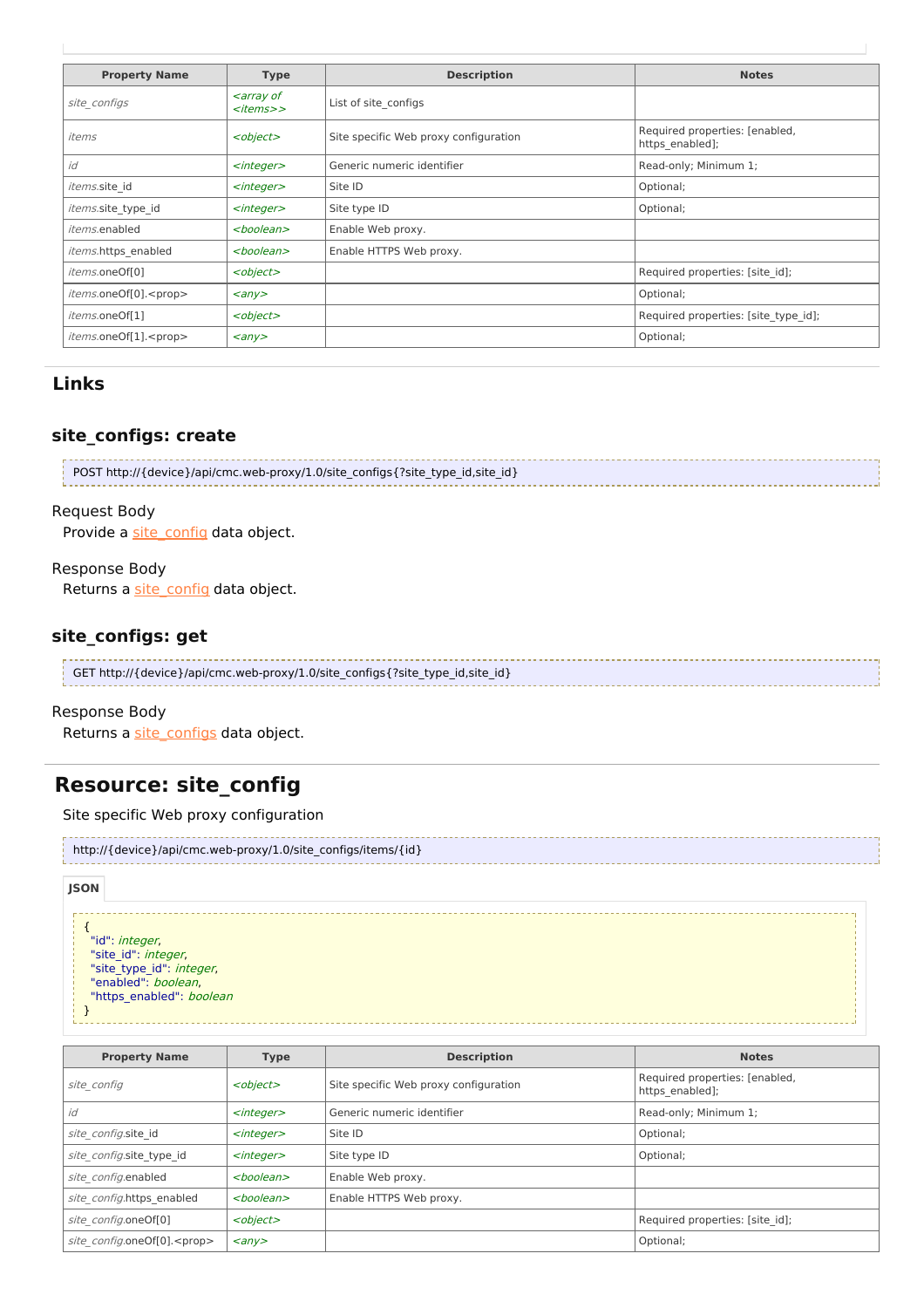| site config.oneOf[1]                | <object></object>       | Required properties: [site type id]; |
|-------------------------------------|-------------------------|--------------------------------------|
| site config.oneOf[1]. <prop></prop> | $\langle$ anv $\rangle$ | Optional;                            |

### **Links**

### **site\_config: get**

| GET http://{device}/api/cmc.web-proxy/1.0/site_configs/items/{id} |
|-------------------------------------------------------------------|
|                                                                   |

#### Response Body

Returns a [site\\_config](http://support.riverbed.com/apis/cmc.web-proxy/1.0#/resources/site_config) data object.

#### **site\_config: set**

| PUT http://{device}/api/cmc.web-proxy/1.0/site configs/items/{id} |
|-------------------------------------------------------------------|
|                                                                   |

#### Request Body

Provide a [site\\_config](http://support.riverbed.com/apis/cmc.web-proxy/1.0#/resources/site_config) data object.

#### Response Body

Returns a [site\\_config](http://support.riverbed.com/apis/cmc.web-proxy/1.0#/resources/site_config) data object.

#### **site\_config: delete**

DELETE http://{device}/api/cmc.web-proxy/1.0/site\_configs/items/{id}

#### Response Body

On success, the server does not provide any body in the responses.

### **Relations**

#### **site\_config: instances**

Related resource [site\\_configs](http://support.riverbed.com/apis/cmc.web-proxy/1.0#/resources/site_configs)

# **Resource: poller**

Temporary callback for statistics poll requests.

| http://{device}/api/cmc.web-proxy/1.0/poller_callback |  |
|-------------------------------------------------------|--|
| <b>JSON</b>                                           |  |

#### { <prop>: any }

| <b>Property Name</b>  | Type              | <b>Description</b>                               | <b>Notes</b>                                                         |
|-----------------------|-------------------|--------------------------------------------------|----------------------------------------------------------------------|
| poller                | <object></object> | Temporary callback for statistics poll requests. | Required properties: [poll req id, serial,<br>poll time, resp data]; |
| poller. <prop></prop> | $\langle \rangle$ |                                                  | Optional;                                                            |

### **Links**

### **poller: callback**

Callback to get polled response.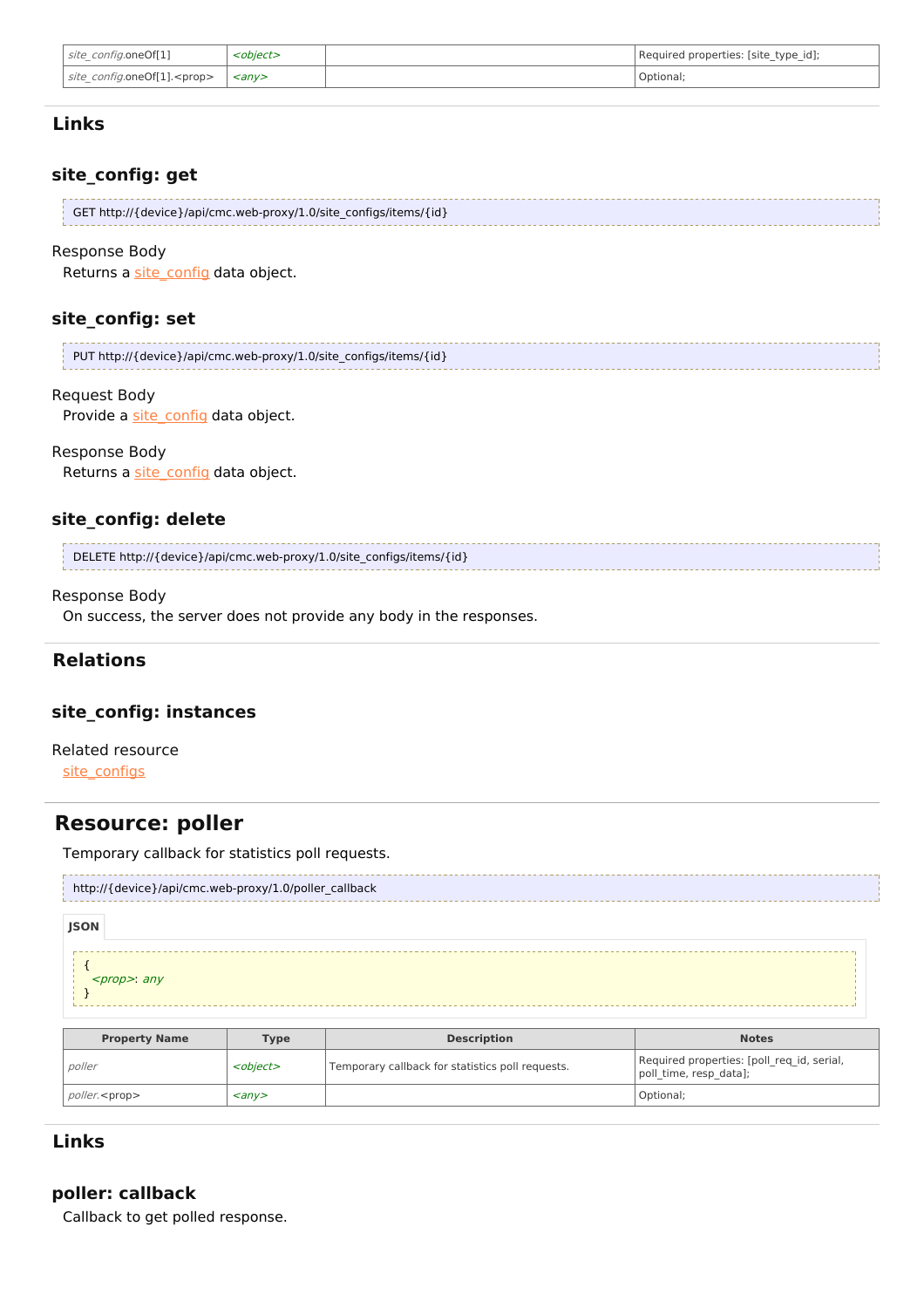| POST http://{device}/api/cmc.web-proxy/1.0/poller_callback |
|------------------------------------------------------------|
|                                                            |

#### Request Body

Provide a [poller\\_response](http://support.riverbed.com/apis/cmc.web-proxy/1.0#/types/poller_response) data object.

#### Response Body

On success, the server does not provide any body in the responses.

# **Type: identifier**

#### Generic numeric identifier

| <b>JSON</b>          |      |                   |              |  |
|----------------------|------|-------------------|--------------|--|
| integer              |      |                   |              |  |
|                      |      |                   |              |  |
| <b>Droperty Name</b> | Tyne | <b>Decription</b> | <b>Notes</b> |  |

| <b>Property Name</b> | <b>Type</b> | <b>Description</b>                             | <b>Notes</b>          |
|----------------------|-------------|------------------------------------------------|-----------------------|
| identifier           |             | <integer> Generic numeric identifier</integer> | Read-only; Minimum 1; |

# **Type: hostname**

#### Hostname

| <b>JSON</b>          |             |                    |                                                                                                                                                                                                                                      |
|----------------------|-------------|--------------------|--------------------------------------------------------------------------------------------------------------------------------------------------------------------------------------------------------------------------------------|
| string               |             |                    |                                                                                                                                                                                                                                      |
| <b>Property Name</b> | <b>Type</b> | <b>Description</b> | <b>Notes</b>                                                                                                                                                                                                                         |
|                      |             |                    | <u>In the taxacture and a magnetic and in the Indian Indian Indian Indian Indian Indian Indian Indian Indian Indian Indian Indian Indian Indian Indian Indian Indian Indian Indian Indian Indian Indian Indian Indian Indian Ind</u> |

| <b>Property Name</b> | l vpe             | <b>Description</b> | <b>Notes</b>                                                                                                                            |
|----------------------|-------------------|--------------------|-----------------------------------------------------------------------------------------------------------------------------------------|
| hostname             | <strina></strina> | l Hostname         | Pattern: '^((([a-zA-Z0-9] [a-zA-Z0-9][a-zA-Z0-<br>  9\-1*[a-zA-Z0-9])\.)*([A-Za-z0-9] [A-Za-z0-9]<br>  [A-Za-z0-9\-1*[A-Za-z0-9]))?\$'; |
|                      |                   |                    |                                                                                                                                         |

# **Type: domain\_name**

Domain name

| <b>JSON</b><br>string |                |                    |                                                                                                                                     |  |  |  |  |
|-----------------------|----------------|--------------------|-------------------------------------------------------------------------------------------------------------------------------------|--|--|--|--|
| <b>Property Name</b>  | <b>Type</b>    | <b>Description</b> | <b>Notes</b>                                                                                                                        |  |  |  |  |
| domain name           | $<$ string $>$ | Domain name        | Pattern: '^(\*\.)?[0-9A-Za-z](([0-9A-Za-z] -)<br>{0,61}[0-9A-Za-z])?(\.[0-9A-Za-z](([0-9A-Za-<br> z] -){0,61}[0-9A-Za-z])?)*\.?\$'; |  |  |  |  |

# **Type: domain\_state**

Optimization state of the domain

| <b>JSON</b>          |             |                                                                                      |              |
|----------------------|-------------|--------------------------------------------------------------------------------------|--------------|
| string               |             |                                                                                      |              |
| <b>Property Name</b> | <b>Type</b> | <b>Description</b>                                                                   | <b>Notes</b> |
| domain state         |             | <string>   Optimization state of the domain   Values: white, black, grey;  </string> |              |

# **Type: poller\_response**